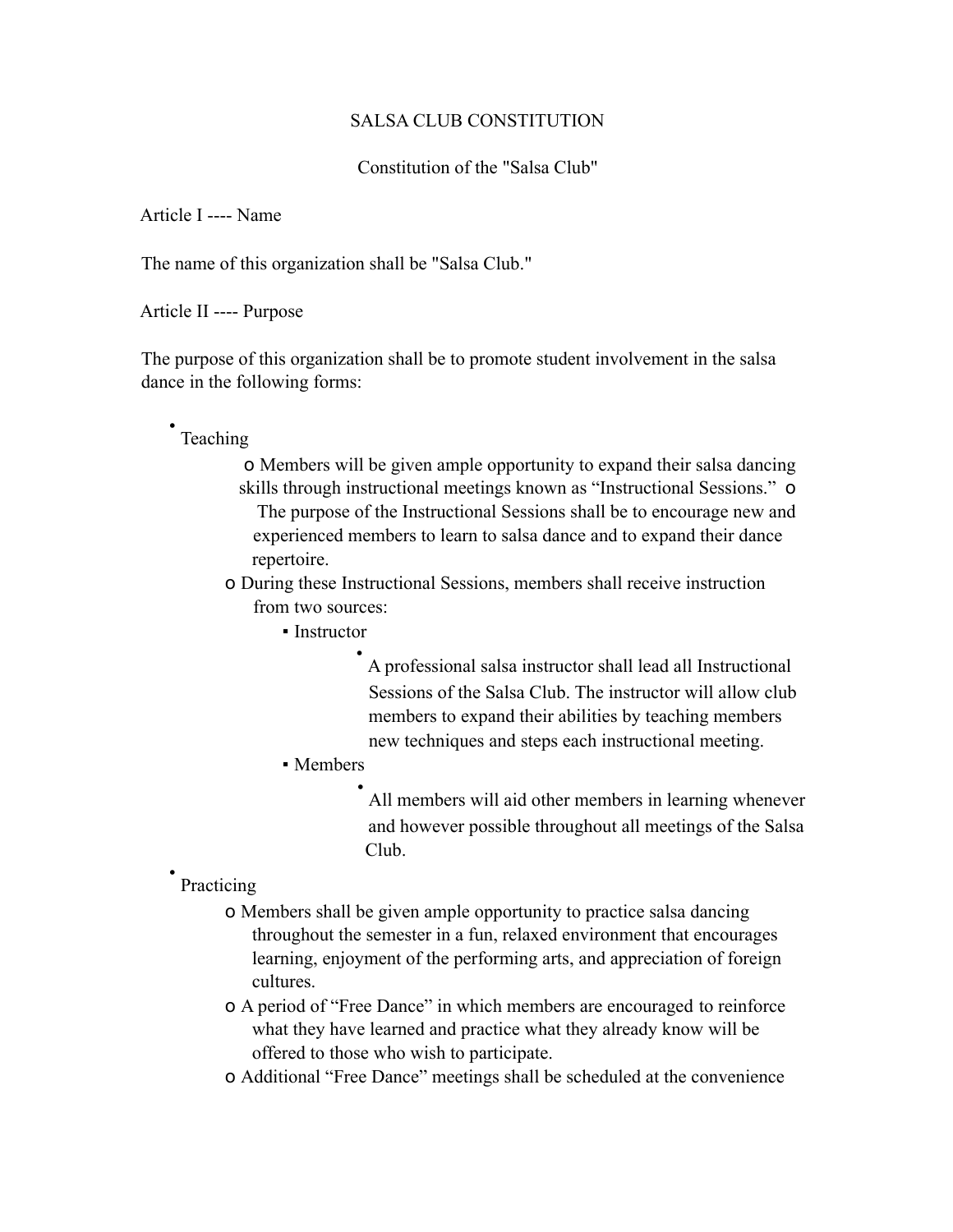and request of members of the Salsa Club.

• Enjoying

- o The Salsa Club shall promote a relaxed, positive environment in which all members shall be encouraged to practice their salsa dancing without judgment or peer pressure.
- o Members will be encouraged to invite new members to join the Salsa Club, regardless of skill level.

Article III ---- Membership

Membership in this organization will be open to the Lafayette Community. Each member will be expected to have an interest in learning to salsa dance or to improve their skill as salsa dancers. Members will be expected to be active participants of the club by participating in at least four (4) Instructional Sessions. Each member must register their participation with the school through Do Sports Easy and will also be expected to conduct themselves in a courteous and safe manner that creates a friendly, fun environment for all members and potential members. Behavior that discriminates against people for their gender, sex, sexual orientation, race, ethnicity, religion/religious practice, disability, age, nationality, or socioeconomic status shall not be tolerated.

Article IV ---- Officers

Section 1: Definitions of Officers The officers of this organization shall be:

# • President

o The President shall:

- Be responsible for the success and continuation of the Salsa Club.
- Ensure that officers are elected or reelected each year.
	- Ensure that other officers are performing their duties.
- Be the point-of-contact between the Salsa Club and other Lafayette clubs.
	- Be a point-of-contact between the Salsa Club and Lafayette Student Government, or any representative of Lafayette College.
- Be responsible for communicating with members of the Salsa Club
- Be responsible for scheduling Instructional Sessions and "Free Dance" sessions.

## • Vice President

o The Vice President shall:

▪ Be responsible for recruiting new members to the Salsa Club.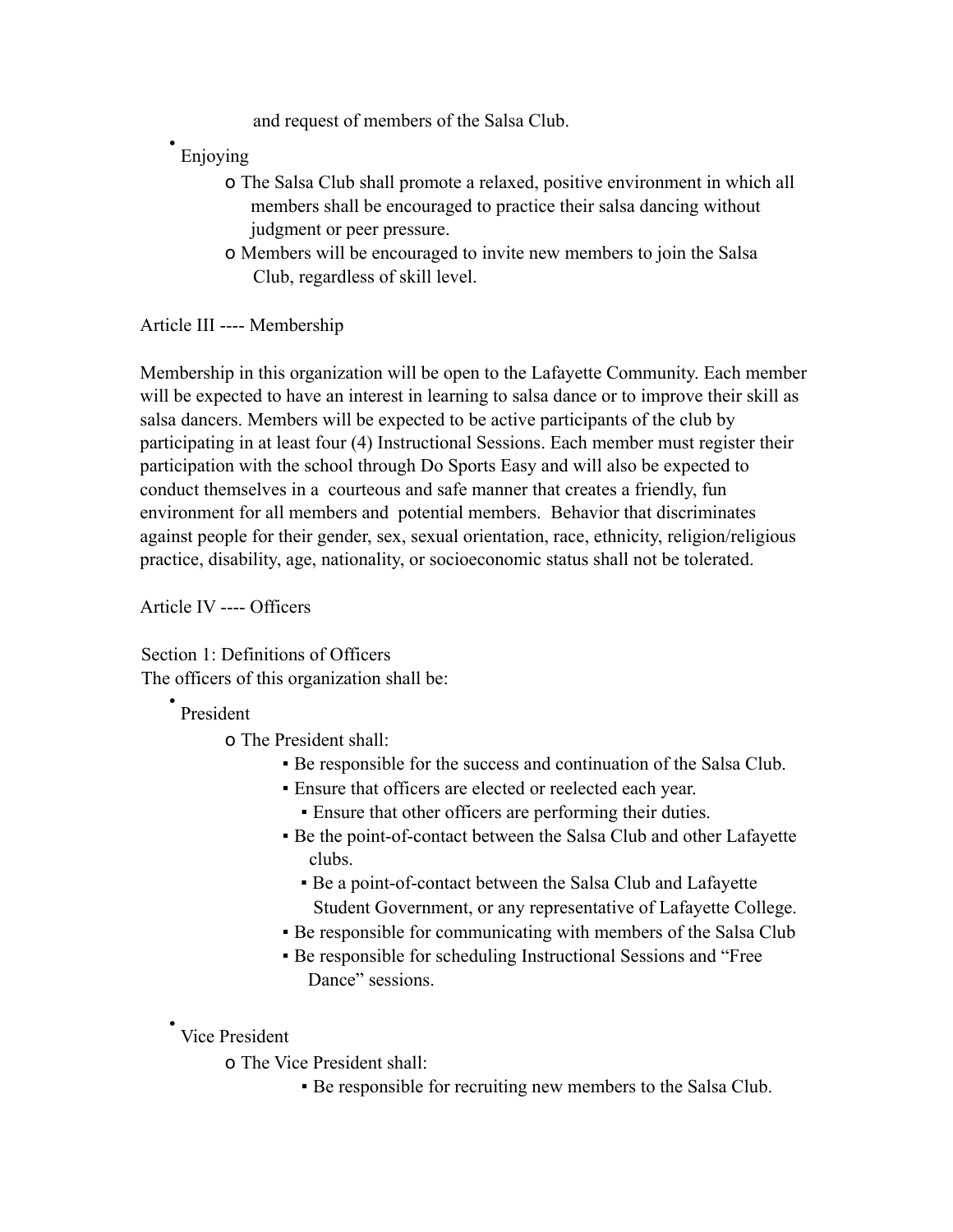- Plan 1-2 off campus socials a semester
- Organize the spring on campus Salsa social
	- Be a point-of-contact between the Salsa Club and Lafayette Student Government, or any representative of Lafayette College
- Be the Safety Officer of the Salsa Club.

#### • Treasurer

- o The Treasurer shall:
	- Pay the Salsa Club Instructor
		- Keep a record of all financial transactions of the Salsa Club.
		- Be responsible for maintaining, monitoring, and renewing the budget of the Salsa Club.

#### • Secretary

- o The Secretary shall
	- Take notes at Salsa Club meetings
		- Be responsible for recruiting new members to the Salsa Club.
		- Be responsible for maintaining the list of members of the Salsa Club/taking attendance at practices.

# • Publicity officer

o The Publicity officer shall:

- Make posters and advertise the Salsa Club and its events
- Be responsible for recruiting new members to the Salsa Club.
- Be responsible for maintaining the list of members of the Salsa Club.
- Update the Salsa's social media pages.
	- Take pictures/videos to upload onto the social media pages.

### Article V: Election of Officers

- All officers shall be elected or reelected at the end of April.
- Each newly elected or reelected officer shall take office at the beginning of the following fall semester.
- Each officer shall hold their office for two (2) semesters provided he or she is not impeached or removed from office.
- Each candidate or officer seeking reelection shall inform the President of their candidacy at least ten (10) days before elections will take place.
- Elections shall take place at a meeting of the Salsa Club.
- Elections shall take place via show of hands, but voters must be active members •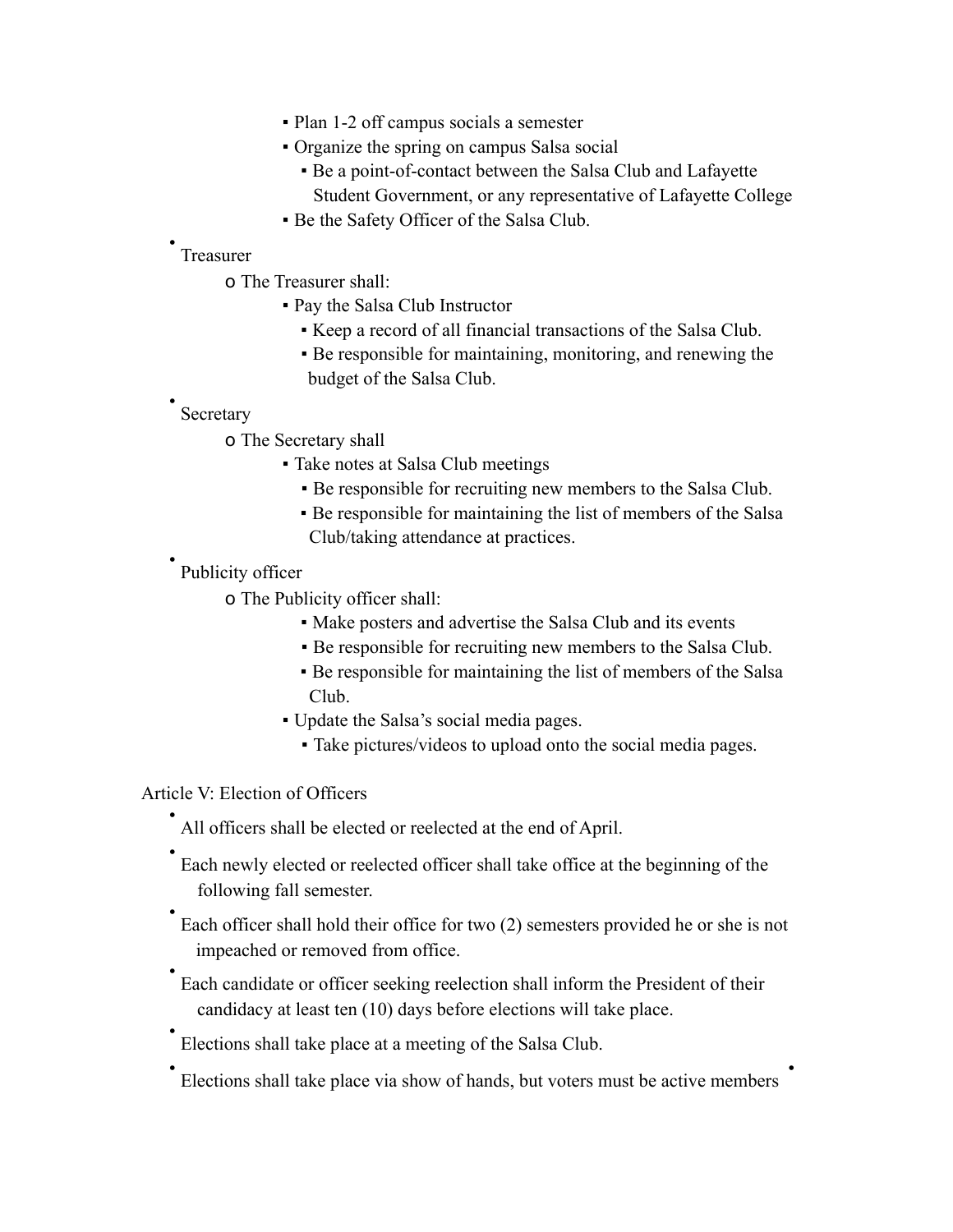Members shall be notified at least seven (7) days beforehand when and where elections will be occurring.

• Each member and officer of the Salsa Club present at elections shall receive one

- (1) vote per office, provided they are not running for that office.
	- o Example: If a member is running for the office of Treasurer, he or she shall not be allowed to vote for the election of the Treasurer. He or she, however, will receive one (1) vote for the election of the President, one (1) vote for the election of the Vice President, and one (1) vote for the election of the Secretary.

• The President shall tally all of the votes only after all ballots have been cast. • The Vice President shall verify the tally before the results are announced.

• The results shall be announced to the club at the meeting where elections are occurring and over email to the entire member email list.

Section 1: Impeachment of Officers

• If an officer is found to be:

o Not performing his/her duties on multiple occasions.

- o Conducting himself/herself in an unprofessional manner on multiple occasions.
- A formal email warning shall be sent to the offending officer by the President, with all other officers carbon copied (CC'd) on the email
- If the officer fails to correct his or her behavior, another formal email warning shall be sent to the offending officer by the President, with all other officers carbon copied on the email. And if possible, the offending officer shall be given a verbal warning by the President, with all other officers present.
- If the officer fails to correct his or her behavior after the two described warnings, the President shall hold an Impeachment Election.
- In the Impeachment Election, each non-offending officer shall receive one (1) "yay" or "nay" impeachment vote.
- For an officer to be successfully impeached, all non-offending officers must vote "yay."
- If the offending officer has been successfully impeached, they are immediately removed from office.

• The President shall hold Emergency Elections at the earliest possible opportunity. • Members shall be notified of the impeachment of the officer, the now vacant office,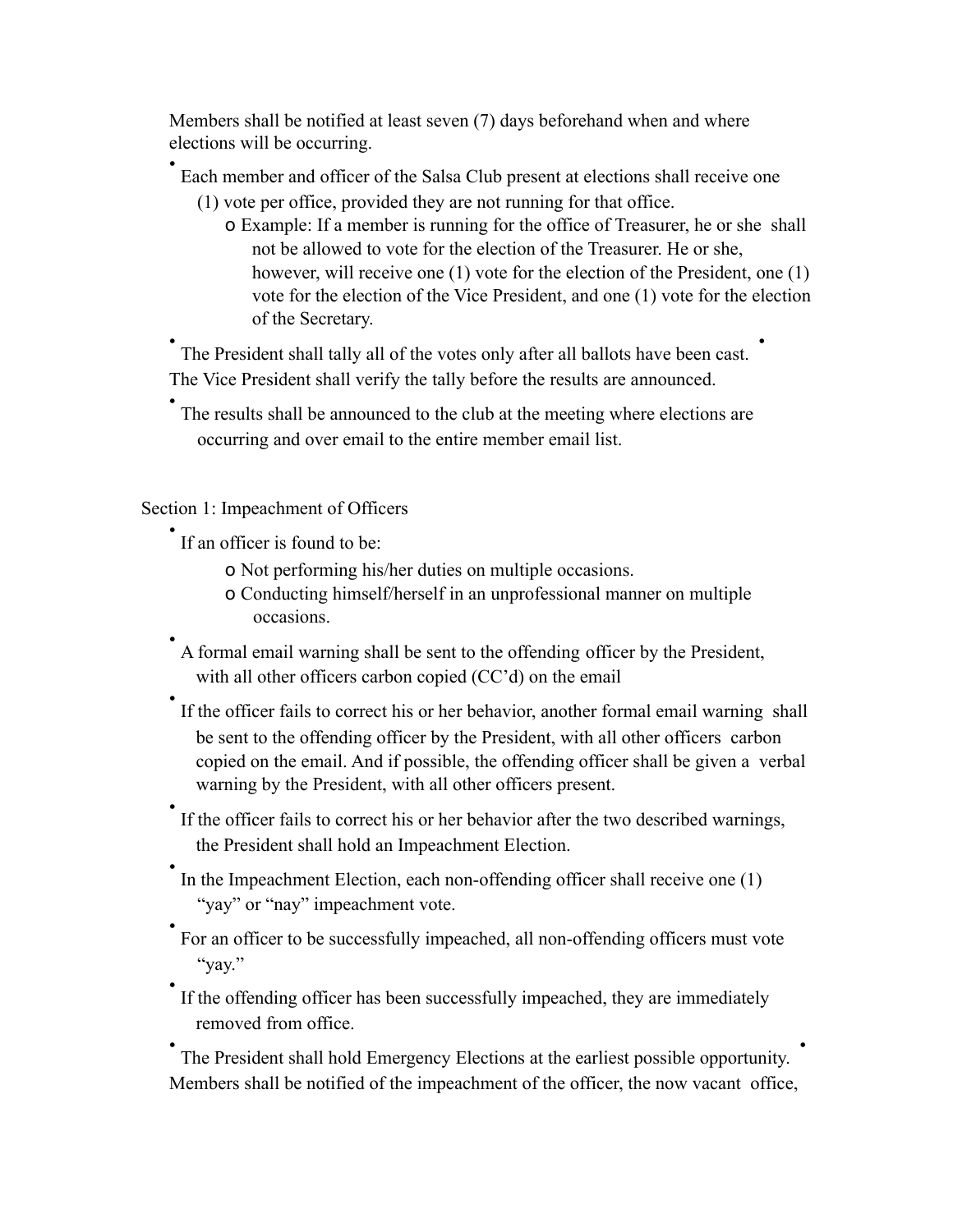and when and where the Emergency Elections will be held at least seven (7) days in advance.

• Candidates for the vacant office will identify themselves at least three (3) days before the Emergency Elections to the President.

• Emergency Elections will be held in the same manner as annual officer elections. • If the President is being impeached, the Vice President shall perform the above listed roles of the President during the impeachment process, and assume the office of President upon successful impeachment of the President. The following Emergency Elections shall be to elect a new Vice President.

Article VI ---- Meetings

## Section 1: General Meetings

This organization shall meet at least eight times a month. Meetings shall be scheduled at the convenience of the Instructor and the convenience of the majority of the members. At least one officer or Instructor must be in attendance at each meeting.

## Section 2: Executive Board Meetings

The executive board shall meet at the discretion of the president. There shall be a minimum of at least one (1) executive board meeting a month.

Article VII ---- Procedure

Each meeting of this organization shall be started and concluded by the highest ranking officer. The President has the highest rank. The Vice President has the second highest rank. The Treasurer has the third highest rank. The Secretary has the lowest rank. If no officer is present at a meeting, an Instructor will be authorized to start and conclude the meeting.

Each meeting will be started by the highest ranking officer welcoming all attending members to the meeting and identifying the goals of the meeting. Each member will be directed to "sign in" at each meeting of the Salsa Club to identify and record all attending members or any new members. Each meeting will be concluded by the highest ranking officer thanking all attending members for attending and informing the members of any near future events of the Salsa Club.

Article VIII ---- Safety and Risk Management

All members of the Salsa Club will be required to sign a participation waiver, stating they are voluntarily joining the Salsa Club and will not hold the Lafayette Salsa Club, or any